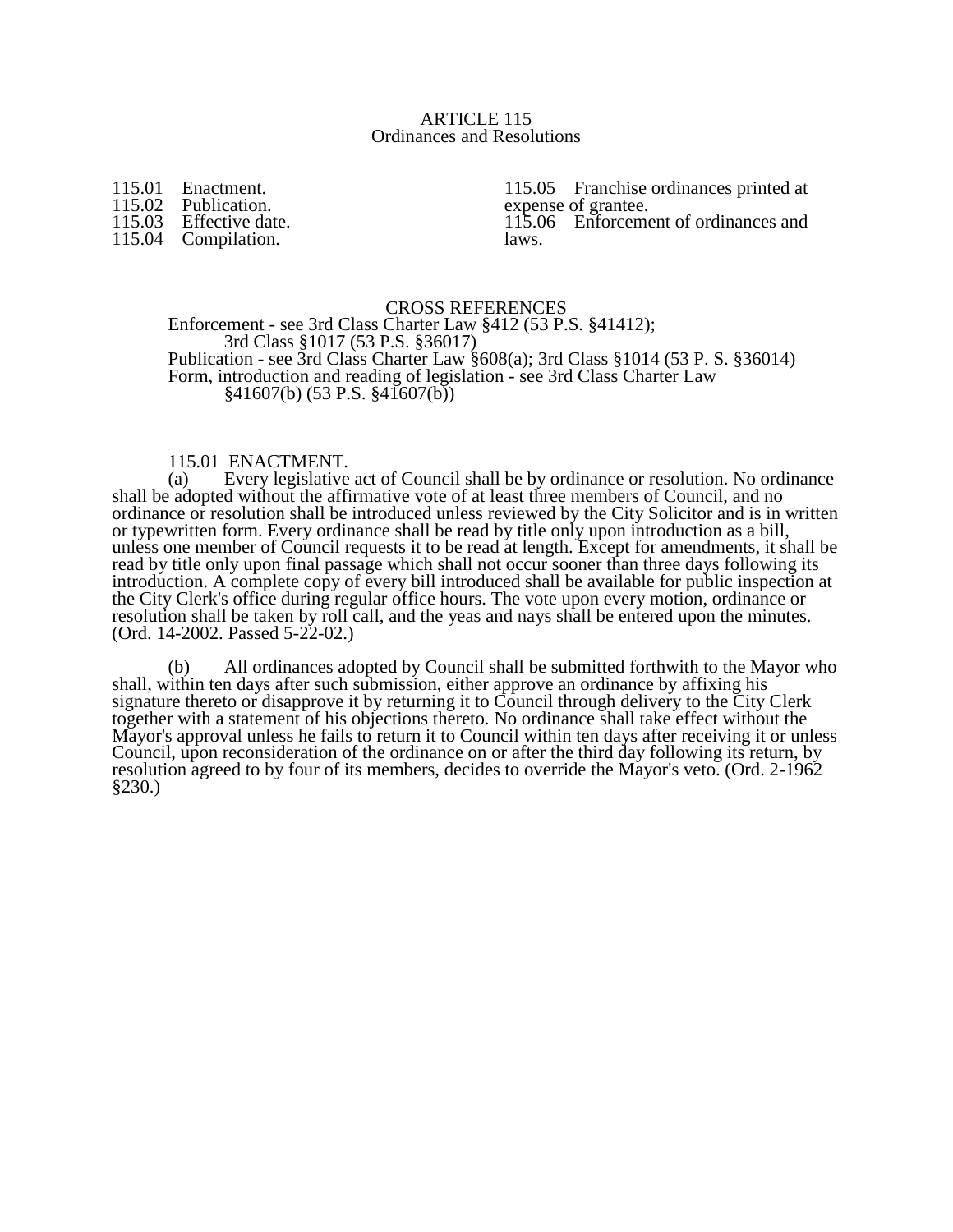#### 115.02 PUBLICATION.

(a) Every proposed ordinance, except as otherwise herein provided, prescribing a penalty for the violation thereof shall be forthwith published not more than sixty days nor less than seven days prior to passage in at least one and not more than two newspapers printed or circulated within the City. Publication of any proposed ordinance shall include either the full text thereof or the title and a brief summary prepared by the City Solicitor setting forth all the provisions in reasonable detail and a reference to a place within the City where copies of the proposed ordinance may be examined. If the full text is not included a copy thereof shall be supplied to the same newspaper of general circulation in the City at the time the public notice is published. If the full text is not included an attested copy thereof shall be filed in the County law library or other County office designated by the County Commissioners who may impose a fee no greater than that necessary to cover the actual costs of storing such ordinances. In the event substantial amendments are made in the proposed ordinance or resolution, before voting upon enactment, Council shall within ten days readvertise in one newspaper of general circulation in the City, a brief summary setting forth all the provisions in reasonable detail together with a summary of the amendments.

(b) At least one week and not more than three weeks prior to the first reading of any proposed building code, ordinance, housing code, ordinance, fire prevention code, ordinance, electrical code, ordinance, plumbing code, ordinance, or zoning ordinance, or any standard or nationally recognized code, ordinance or any changes or variations of any standard or nationally recognized code, or parts thereof, by Council, an information notice of intention to consider such ordinance and a brief summary setting forth the principal provisions of the proposed ordinance in such reasonable detail as will give adequate notice of its contents, and a reference to the place or places within the City where copies of the proposed building code, housing code, fire prevention code, electrical code, plumbing code or zoning ordinance or any standard or nationally recognized code may be examined or obtained, shall be published in the manner herein provided for the publication of ordinances. Not less than three copies of any such building code, ordinance, housing code, ordinance, fire prevention code, ordinance, electrical code, ordinance, plumbing code, ordinance, or zoning ordinance or any standard or nationally recognized code, ordinance, shall be made available for public inspection and use during business hours for at least three months after adoption, and printed copies thereof shall be supplied upon demand, at cost.

(c) In any case in which maps, plans or drawings of any kind are to be adopted as part of an ordinance, Council may instead of publishing the same as part of the ordinance, refer, in publishing the ordinance or a summary thereof, to the place where such maps, plans or drawings are on file and may be examined.

(d) All ordinances shall, within one month after their passage, be certified and recorded by the City Clerk, in a book provided by the City for that purpose, which shall be at all times open to the inspection of citizens. All ordinances, resolutions, motions or other proceedings of Council may be proved by the certificate of the City Clerk under the corporate seal, and when printed or published in book or pamphlet form by authority of the City, shall be read and received as evidence in all courts and elsewhere without further proof. (Ord. 18-1980 §1. Passed 8-19-80.)